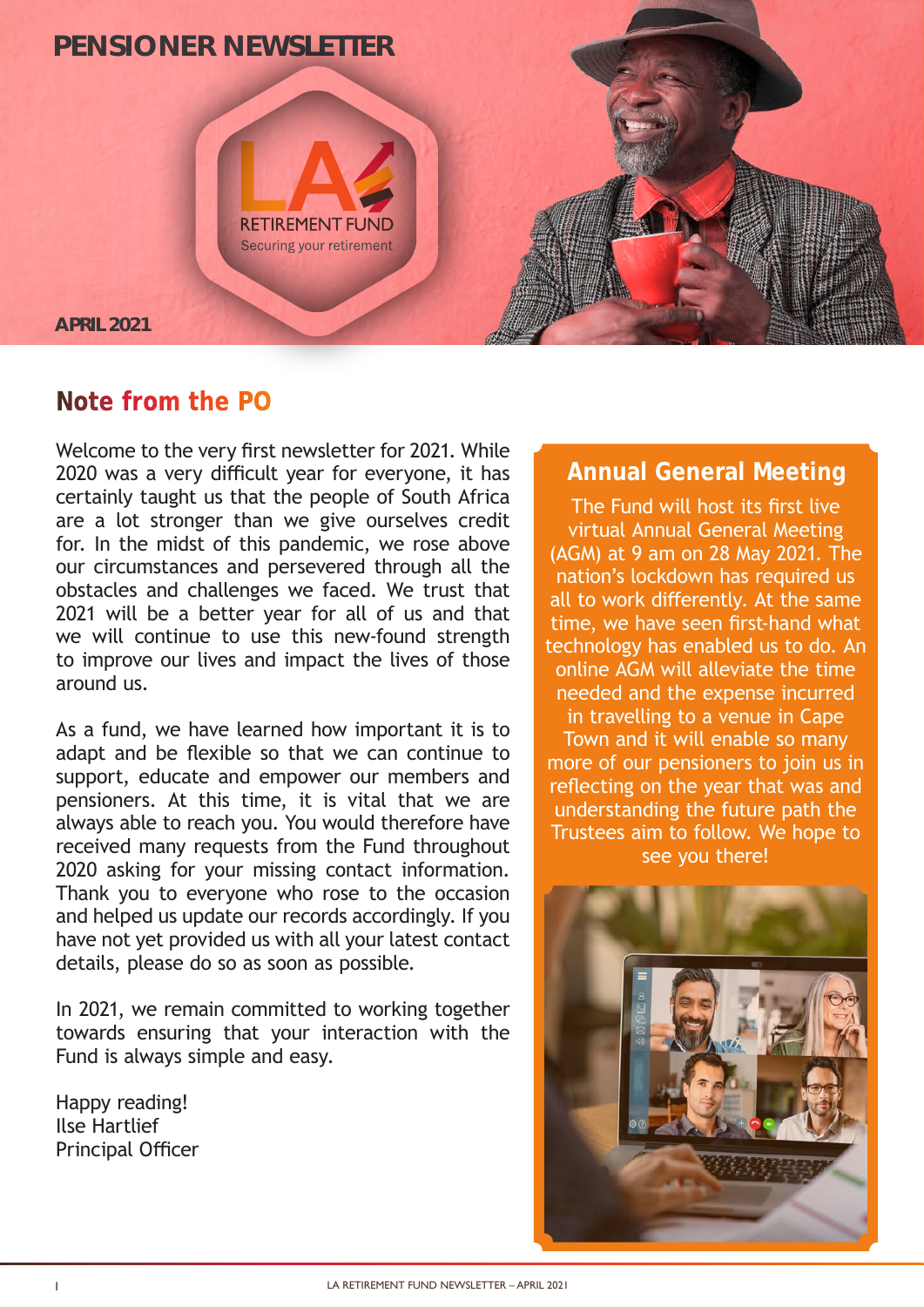# **Certificate of Existence**

As a pensioner who is currently receiving a monthly income from the Fund, you are required to complete and submit a Certificate of Existence (COE) each year. You will receive your pre-populated COE with your March payslip. Kindly ensure that all the information we have on record for you is correct. Once you are happy, please sign and certify the document and return it to the Fund as indicated before 31 August 2021. If we do not receive your submission before the deadline, your pension will, unfortunately, be suspended in October and will only be reinstated once the required documentation has been submitted. **Not sure whether the Fund received your COE?**

Please contact us on 021 943 5305 and we will confirm whether your COE was received. You can fax the certificate to 021 917 4114 or email it to support@laretirementfund.co.za.

Misplaced your form? Access the Certificate of existence on www.laretirementfund.co.za under the pensioner section of the website.



# **Change of details?**

Please do not forget to inform the LA Retirement Fund if you change your address, personal details, or banking details. Should your banking details change, please notify the Fund in writing before the 10th of the month for your pension to be paid into your new account. Any notifications received after the 10th of the month will only be implemented the following month.

Also note that the Fund's decision to email rather than post payslips is another reason why we must have your most recent details on record. This is a great opportunity for you to help us get your payslips to you safely and instantly, by ensuring that we have an updated email address.

If you have already completed your COE, not to worry, simply send us an email containing your details/updated details and request to support@laretirementfund.co.za.

We look forward to hearing from you.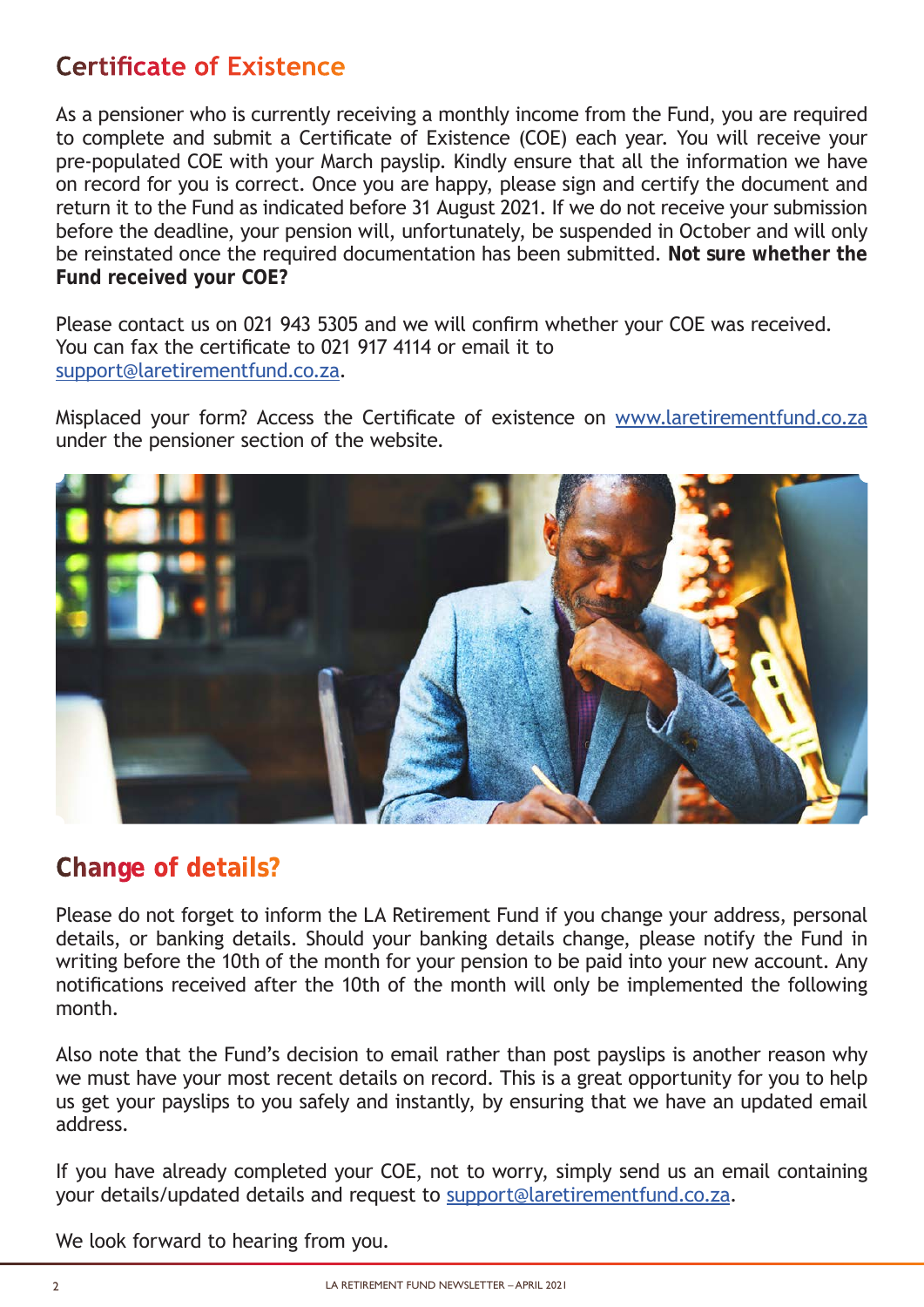